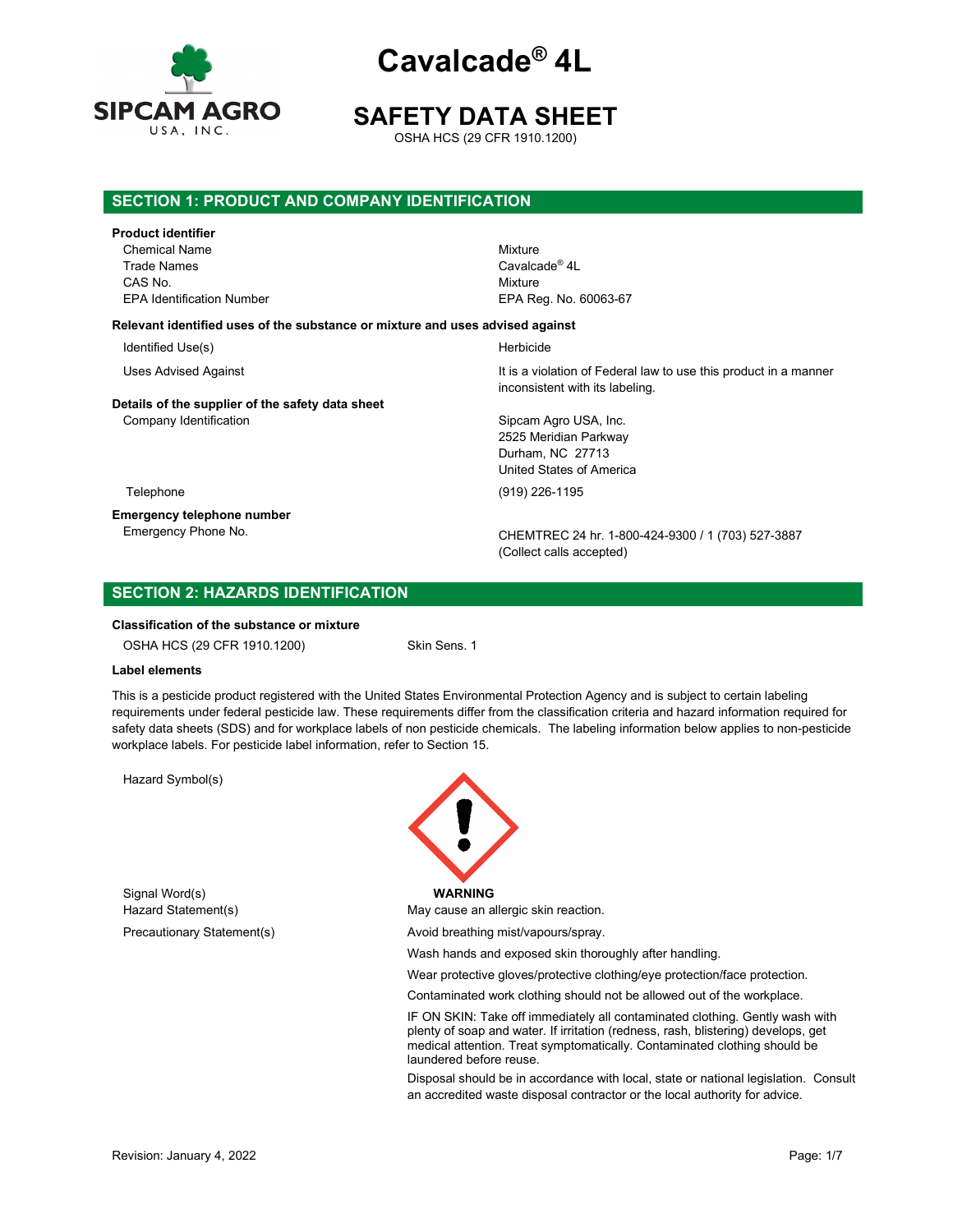

Additional Information **None** None

**Other hazards** very toxic to aquatic life. Very toxic to aquatic life with long lasting effects.

# **SECTION 3: COMPOSITION/INFORMATION ON INGREDIENTS**

| Composition/information on ingredients | $%$ W/W   | <b>CAS No.</b> | <b>Hazard Statement(s)</b>                                                                          |
|----------------------------------------|-----------|----------------|-----------------------------------------------------------------------------------------------------|
| Prodiamine                             | $~1 - 41$ | 29091-21-2     | Acute Tox. 4: H332<br><b>Skin Sens. 1: H317</b><br>Aquatic Acute 1; H400<br>Aquatic Chronic 1: H410 |

**Additional Information –** None

# **SECTION 4: FIRST AID MEASURES**



| Description of first aid measures                                             |                                                                                                                                                                                                                                                               |
|-------------------------------------------------------------------------------|---------------------------------------------------------------------------------------------------------------------------------------------------------------------------------------------------------------------------------------------------------------|
| Inhalation                                                                    | Remove person to fresh air and keep comfortable for breathing. If breathing<br>is laboured, administer oxygen. Call a POISON CENTER/doctor if you feel<br>unwell. Treat symptomatically.                                                                      |
| <b>Skin Contact</b>                                                           | Take off immediately all contaminated clothing. Gently wash with plenty of<br>soap and water. If irritation (redness, rash, blistering) develops, get medical<br>attention. Treat symptomatically. Contaminated clothing should be laundered<br>before reuse. |
| Eye Contact                                                                   | Rinse cautiously with water for several minutes. Remove contact lenses, if<br>present and easy to do. Continue rinsing. If eye irritation persists, get<br>medical advice/attention.                                                                          |
| Ingestion                                                                     | Do not give anything by mouth to an unconscious person. Get medical<br>advice/attention if you feel unwell. Rinse mouth.                                                                                                                                      |
| Most important symptoms and effects, both<br>acute and delayed                | May cause an allergic skin reaction.                                                                                                                                                                                                                          |
| Indication of any immediate medical attention<br>and special treatment needed | Call a POISON CENTER or doctor/physician if you feel unwell.                                                                                                                                                                                                  |

# **SECTION 5: FIRE-FIGHTING MEASURES**

## **Extinguishing Media**

-Unsuitable Extinguishing Media None known.

-Suitable Extinguishing Media Extinguish with carbon dioxide, dry chemical, foam or water spray.

**Special hazards arising from the substance or mixture** Combustion or thermal decomposition will evolve toxic and irritant vapours. Forms oxides of carbon and nitrogen, also fluorine and fluorinated compounds. Decontaminate equipment or materials used in pesticide fires.

Advice for fire-fighters **Fire-fighters** Fire fighters should wear complete protective clothing including selfcontained breathing apparatus.

# **SECTION 6: ACCIDENTAL RELEASE MEASURES**

**Personal precautions, protective equipment and emergency procedures**

Observe directions on label and instructions for use. See Also Section 15.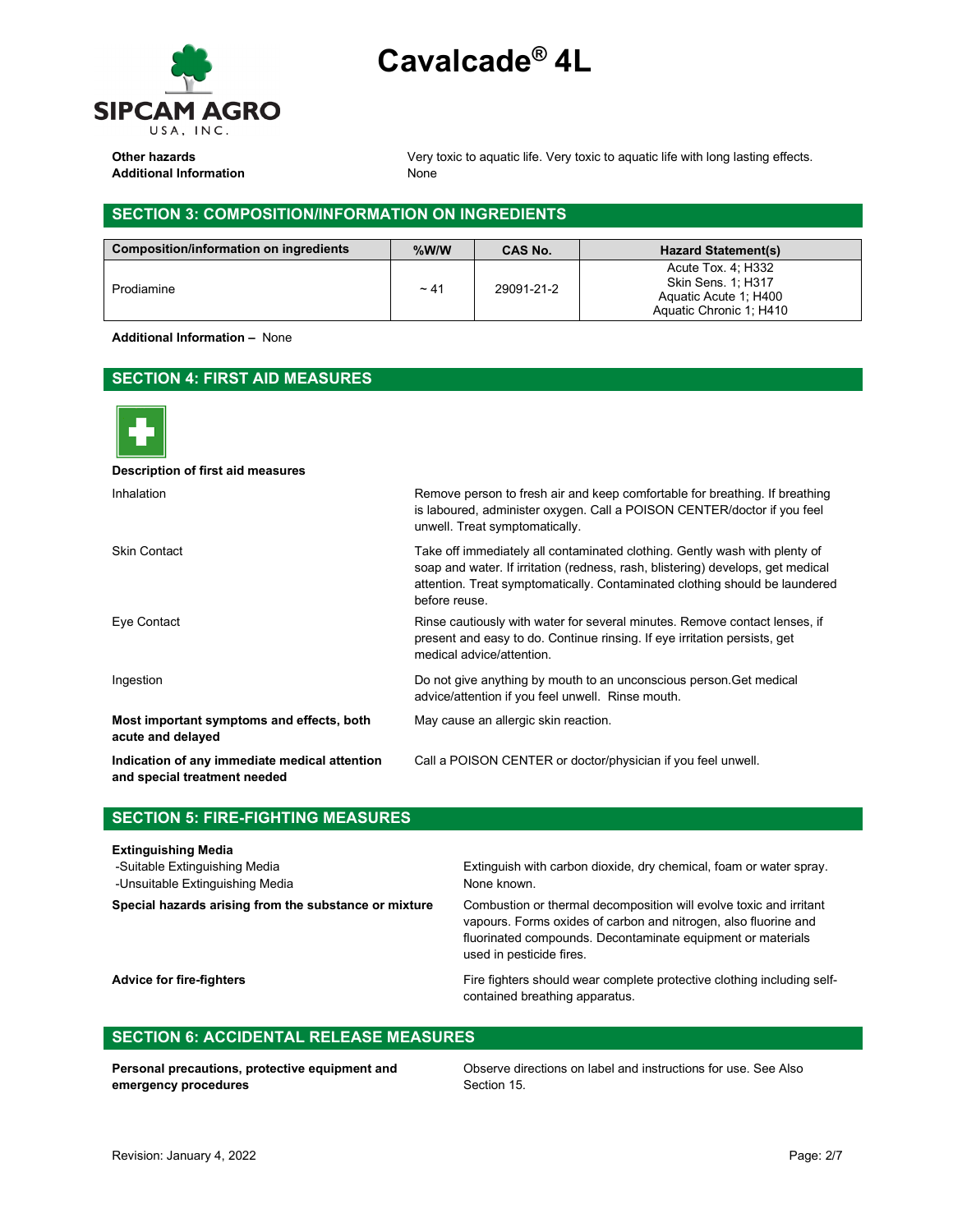

| <b>Environmental precautions</b>                     | Observe directions on label and instructions for use. See Also<br>Section 15 |
|------------------------------------------------------|------------------------------------------------------------------------------|
| Methods and material for containment and cleaning up | Observe directions on label and instructions for use. See Also<br>Section 15 |
| Reference to other sections                          | Observe directions on label and instructions for use. See Also<br>Section 15 |
| <b>Additional Information</b>                        | <b>None</b>                                                                  |
| <b>SECTION 7: HANDLING AND STORAGE</b>               |                                                                              |

| Precautions for safe handling<br>Conditions for safe storage, including any incompatibilities | Avoid breathing mist/vapours/spray. Wash hands and exposed skin thoroughly after<br>handling. Wear protective gloves/protective clothing/eye protection/face protection.<br>Contaminated work clothing should not be allowed out of the workplace. Observe<br>directions on label and instructions for use. See Also Section 15. |
|-----------------------------------------------------------------------------------------------|----------------------------------------------------------------------------------------------------------------------------------------------------------------------------------------------------------------------------------------------------------------------------------------------------------------------------------|
| -Storage temperature<br>-Incompatible materials                                               | Store at room temperature. Do not allow material to freeze.<br>Strong oxidising agents. Substances that react with water.                                                                                                                                                                                                        |
| Specific end use(s)                                                                           | Herbicide                                                                                                                                                                                                                                                                                                                        |

# **SECTION 8: EXPOSURE CONTROLS/PERSONAL PROTECTION**

## **Control parameters**

**Occupational Exposure Limits**

|                   |                | (8hr TWA)  |            | (STEL)     |             |             |
|-------------------|----------------|------------|------------|------------|-------------|-------------|
|                   |                | <b>PEL</b> | <b>TLV</b> | <b>PEL</b> | TLV         |             |
| <b>SUBSTANCE.</b> | <b>CAS No.</b> | (OSHA)     | (ACGIH)    | (OSHA)     | (ACGIH)     | Note:       |
| None              | -----          | -----      | ------     | ------     | $- - - - -$ | $- - - - -$ |

## **Exposure controls**

**Appropriate engineering controls** Do **NOT** aerosolize or atomize to produce inhalable-size particles. Use low-pressure course spray only. Observe directions on label and instructions for use. See Also Section 15.

## **Personal protection equipment**







Eye/face protection Wear protective eyewear (goggles, face shield, or safety glasses).

Skin protection (Hand protection/ Other) Gloves. Observe directions on label and instructions for use. See Also Section 15.

Respiratory protection Observe directions on label and instructions for use. See Also Section 15.

Thermal hazards **Not normally required.** Not normally required.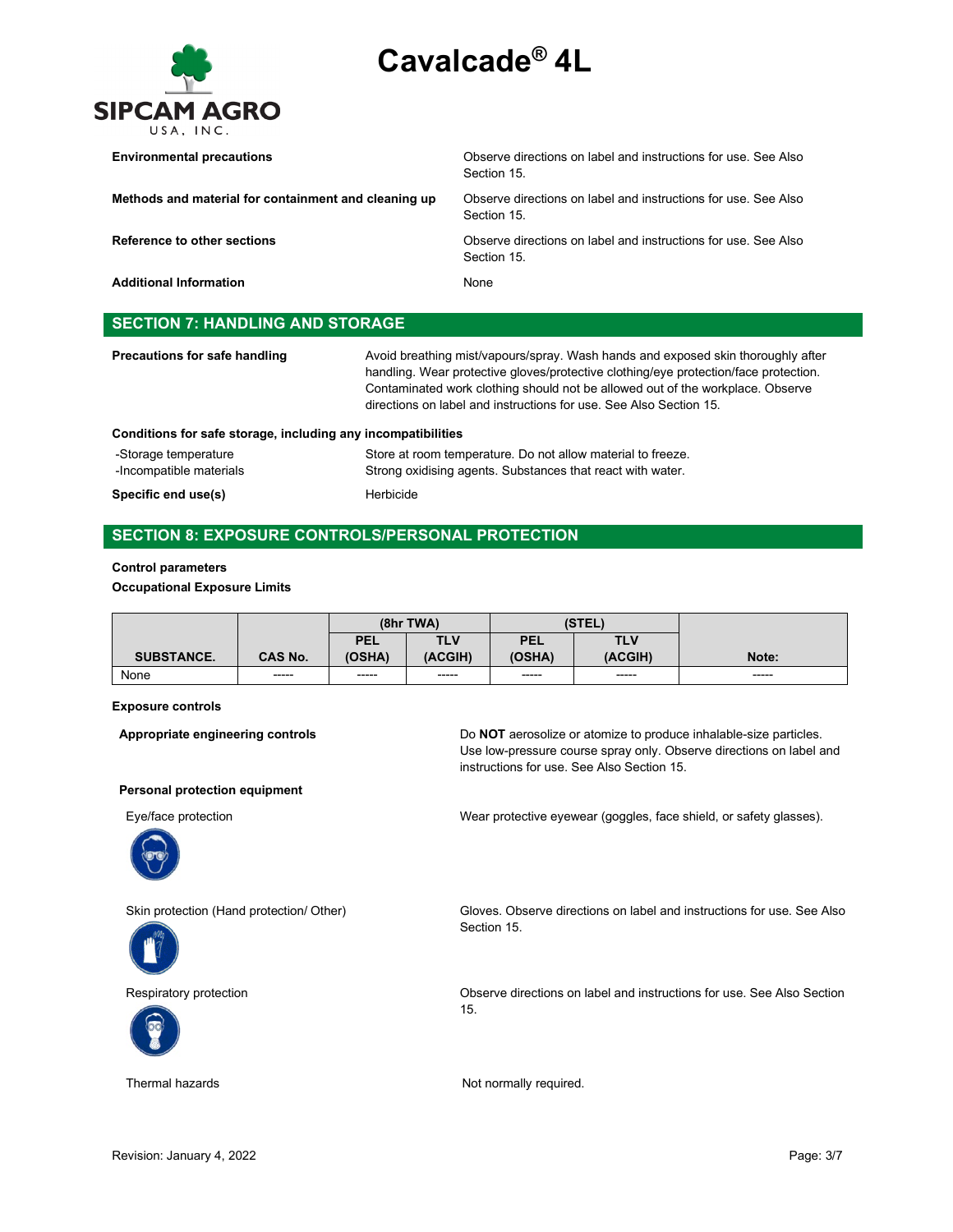**Cavalcade® 4L**



**Environmental Exposure Controls Do not allow to enter drains, sewers or watercourses. Observe** directions on label and instructions for use. See Also Section 15.

# **SECTION 9: PHYSICAL AND CHEMICAL PROPERTIES**

## **Information on basic physical and chemical properties**

Appearance Viscous liquid Colour. Colour. Odour **Slightly ammonium-like** Odour Threshold (ppm) Not available. pH (Value) 7.03<br>Melting Point (°C) / Freezing Point (°C) 7.03 Melting Point (°C) / Freezing Point (°C) Boiling point/boiling range (°C): Not available. Flash Point (°C) and the control of the control of the Not available. Evaporation rate **Not available.** Not available. Flammability (solid, gas) Not available. Explosive Limit Ranges Not available. Vapour pressure (Pascal) Not available. Vapour Density (Air=1) Not available. Density  $(g/m)$  1.163 Solubility (Water) Not available. Solubility (Other) Not available. Partition Coefficient (n-Octanol/water) Not available. Auto Ignition Point (°C) and the control of the control of the Not available. Decomposition Temperature (°C) Not available. Kinematic Viscosity (cSt) 167.6 cSt @ 40 °C Explosive properties **Not explosive.** Not explosive. Oxidising properties **Not oxidising.** Not oxidising.

**Other information Contract Contract Contract Contract Contract Contract Contract Contract Contract Contract Contract Contract Contract Contract Contract Contract Contract Contract Contract Contract Contract Contract Con** 

# **SECTION 10: STABILITY AND REACTIVITY**

**Chemical stability** Chemical stability Stable under normal conditions. **Possibility of hazardous reactions** None anticipated. **Conditions to avoid Incompatible materials** 

**Reactivity Reactivity Reactivity Reactivity Reactivity Reactivity Reactivity Reactivity Reactivity Reactivity Reactivity Reactivity Reactivity Reactivity Reactivity Reactivity Reactivity Incompatible materials Incompatible materials Strong oxidising agents.** Substances that react with water. **Hazardous decomposition product(s)** Combustion or thermal decomposition will evolve toxic and irritant vapours. Forms oxides of carbon and nitrogen, also fluorine and fluorinated compounds. Decontaminate equipment or materials used in

# **SECTION 11: TOXICOLOGICAL INFORMATION**

**Exposure routes:** Inhalation, Skin Contact**,** Eye Contact

**Information on toxicological effects**

**Substances**

Not applicable

**Mixtures**

Acute toxicity Oral: LD50 >2000 mg/kg-bw (rat) Dermal: LD50 >2000 mg/kg-bw (rat) Inhalation: LC50 >2.55 mg/L (rat)

Skin corrosion/irritation example and unlikely to cause skin irritation.

pesticide fires.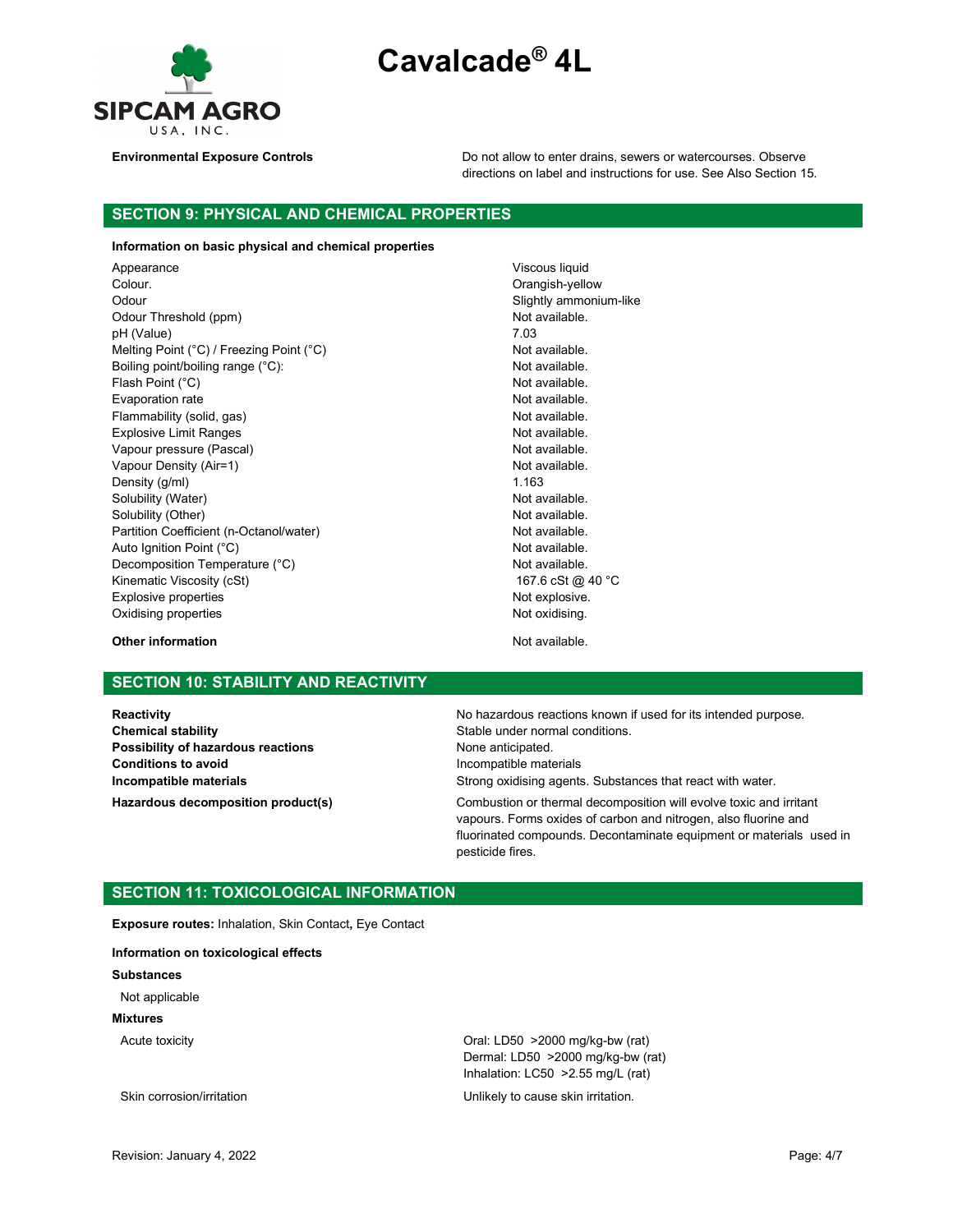

| Unlikely to cause eye irritation.                     |  |  |
|-------------------------------------------------------|--|--|
| May cause an allergic skin reaction.<br>Not available |  |  |
| Not available.                                        |  |  |
| Not available.                                        |  |  |
| Not available.                                        |  |  |
| Not available.                                        |  |  |
| Not available.                                        |  |  |
|                                                       |  |  |
|                                                       |  |  |
|                                                       |  |  |
| Oral: LD50 >5000 mg/kg (rat)                          |  |  |
| Dermal: LD50 >2000 mg/kg (rat)                        |  |  |
| Inhalation: LC50 > 1.81 mg/L (4 hr) (rat) (Dust)      |  |  |
| Mild irritant to rabbit eyes.                         |  |  |
| May cause an allergic skin reaction.                  |  |  |
| $NOEL = 7.2 mg/kg/day (rat) (2 years)$                |  |  |
| $NOEL = 6.0$ mg/kg/day (dog) (1 years)                |  |  |
| NOEL = 60 mg/kg/day (mouse) (11/2 years)              |  |  |
| Not to be expected.                                   |  |  |
| <b>OSHA</b><br><b>ACGIH</b>                           |  |  |
| No.<br>No.                                            |  |  |
| Not to be expected.                                   |  |  |
| Not to be expected. NOAEL = $200$ ppm (rat)           |  |  |
|                                                       |  |  |

Additional Information **Not available**.

# **SECTION 12: ECOLOGICAL INFORMATION**

## **Ecotoxicity**

Prodiamine (CAS# 29091-21-2):

Short term LC50 (96 hour): 3.2 - 20 mg/L (*Lepomis macrochirus*)

**Bioaccumulative potential Not determined.**<br> **Mobility in soil Mobility in soil Mobility in soil**<br> **Results of PBT and vPvB assessment** Not classified as PBT. **Results of PBT and vPvB assessment** Not classified **Other adverse effects assessment Results Other adverse effects** 

EC50 (48 hour): >0.66 mg/L (Daphnia magna) EC50 (24 - 96 hour): 0.003 – 0.01 mg/L (Algae) Long Term Very toxic to aquatic life with long lasting effects. **Persistence and degradability Part of the components are poorly biodegradable.**<br> **Bioaccumulative potential Part of the components are poorly biodegradable.** 

# **SECTION 13: DISPOSAL CONSIDERATIONS**

| Waste treatment methods       | Disposal should be in accordance with local, state or national legislation.<br>Consult an accredited waste disposal contractor or the local authority for<br>advice. Observe directions on label and instructions for use. See Also<br>Section 15. |
|-------------------------------|----------------------------------------------------------------------------------------------------------------------------------------------------------------------------------------------------------------------------------------------------|
| <b>Additional Information</b> | None known.                                                                                                                                                                                                                                        |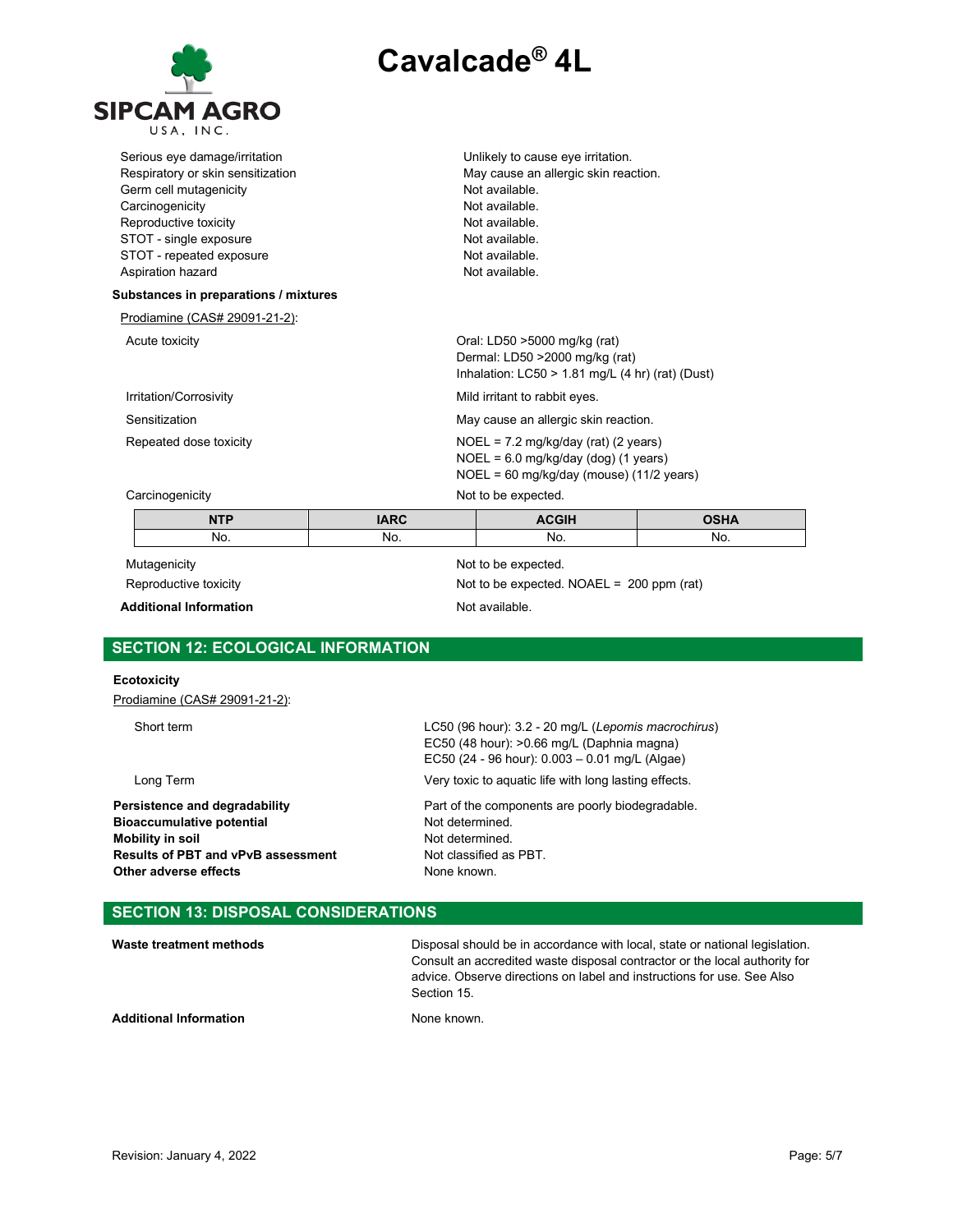

## **SECTION 14: TRANSPORT INFORMATION**

|                              | Land transport<br>(U.S. DOT) $*$ | Sea transport<br>(IMDG)                                             | Air transport<br>(ICAO/IATA) |  |  |
|------------------------------|----------------------------------|---------------------------------------------------------------------|------------------------------|--|--|
| <b>UN number</b>             | Not classified as dangerous      | <b>UN 3082</b>                                                      | <b>UN 3082</b>               |  |  |
| <b>Proper Shipping Name</b>  | for transport. *                 | Environmentally hazardous substance, liquid, n.o.s.<br>(Prodiamine) |                              |  |  |
|                              |                                  |                                                                     |                              |  |  |
| Transport hazard class(es)   |                                  | 9                                                                   | 9                            |  |  |
| Packing group                |                                  | Ш                                                                   | Ш                            |  |  |
| Hazard label(s)              |                                  | Marine Pollutant                                                    | <b>Marine Pollutant</b>      |  |  |
| <b>Environmental hazards</b> |                                  | Yes                                                                 | Yes                          |  |  |
| Special precautions for user |                                  | None Assigned                                                       | None Assigned                |  |  |

**Transport in bulk according to Annex II of MARPOL73/78 and the IBC Code:** Not applicable

\* For bulk shipments in U.S., can be shipped as UN3082, Environmentally hazardous substance, liquid, n.o.s. (Prodiamine), 9, PG III

## **SECTION 15: REGULATORY INFORMATION**

### **Safety, health and environmental regulations/legislation specific for the substance or mixture:**

**TSCA (Toxic Substance Control Act) -** Inventory Status: This is a registered pesticide product regulated under Federal Insecticide, Fungicide, and Rodenticide Act and, therefore, the components of this product are not subject to listing on the TSCA inventory.

## **EPA FIFRA Information for SDS Section 15 (Regulatory Information):**

This is a pesticide product registered with the United States Environmental Protection Agency and is subject to certain labeling requirements under federal pesticide law. These requirements differ from the classification criteria and hazard information required for safety data sheets (SDS), and for workplace labels of non pesticide chemicals.

### The hazard information required on the pesticide label is reproduced below:

**CAUTION**: Prolonged or frequently repeated skin contact may cause allergic reactions in some individuals.

#### **Personal Protective Equipment (PPE)**:

- All Mixers, Loaders, Applicators, and other handlers must wear:
	- Long-sleeved shirt and long pants
	- Shoes plus socks

Follow manufacturer's instructions for cleaning/maintaining PPE. If no such instructions for washables exist, use detergent and hot water. Keep and wash PPE separately from other laundry.

## **Engineering Controls**:

When handlers use closed systems or enclosed cabs in a manner that meets the requirements listed in the Worker Protection Standard (WPS) for agricultural pesticides [40 CFR 170.240 (d)(4-6)], the handler PPE requirements may be reduced or modified as specified in the WPS.

IMPORTANT: When reduced PPE is worn because a closed system is being used, handlers must be provided with all of the PPE specified above for applicators and other handlers and have such PPE immediately available for use in an emergency, such as a spill or equipment breakdown.

## **Environmental Hazards**:

This product has low solubility in water. At the limit of solubility, this product is not toxic to fish. However, at concentrations substantially above the level of water solubility, it may be toxic to fish. Do not apply directly to water, to areas where surface water is present, or to intertidal areas below the mean high water mark. Drift and runoff from treated areas may be hazardous to aquatic organisms in adjacent sites. Do not contaminate water when disposing of equipment wash water or rinsate.

The pesticide label also includes other important information, including directions for use.